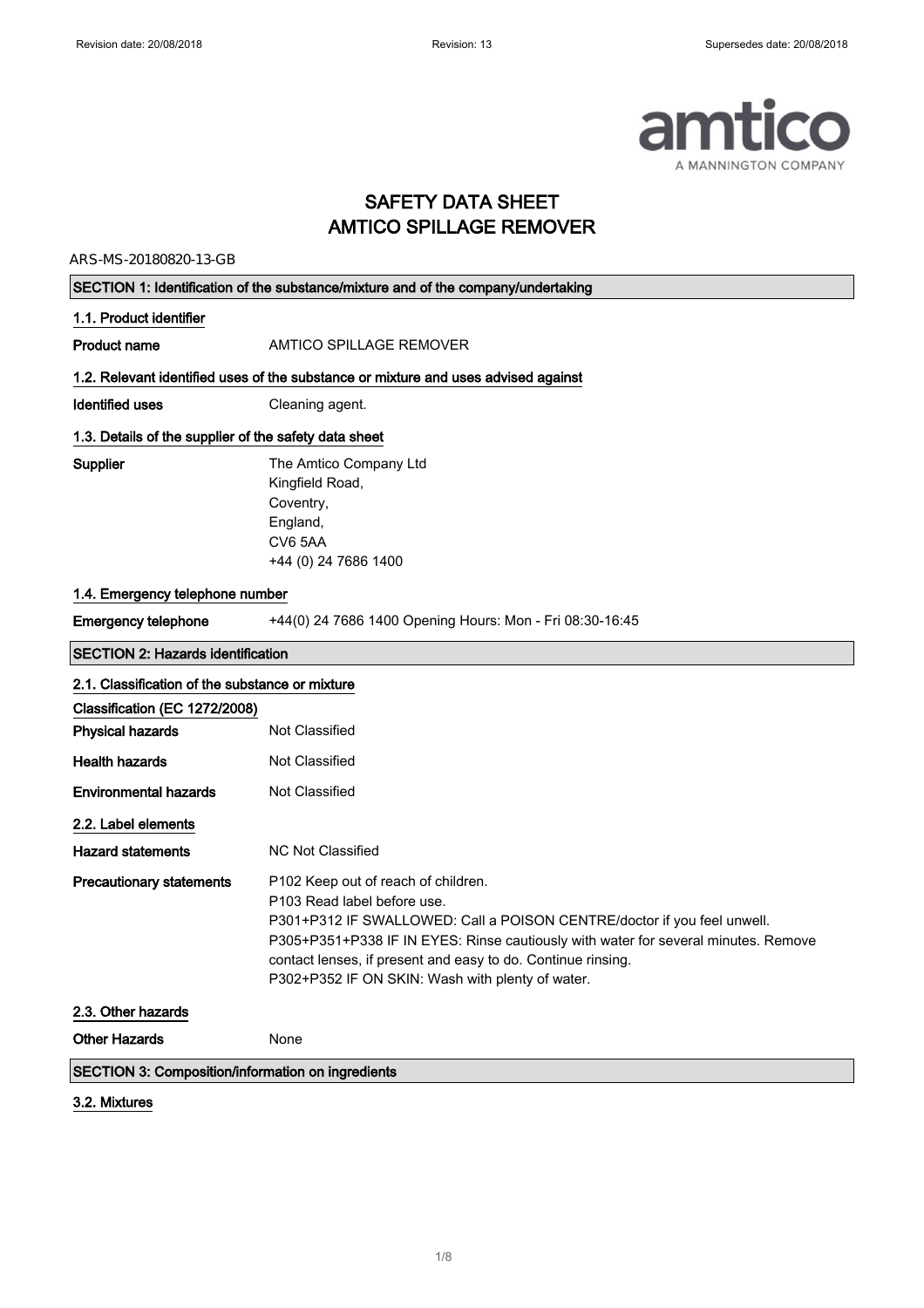| <b>WAX</b><br>CAS number: -                                                                                                                             |                      |                               |                                                      | $1\%$ |
|---------------------------------------------------------------------------------------------------------------------------------------------------------|----------------------|-------------------------------|------------------------------------------------------|-------|
| Classification<br>Eye Irrit. 2 - H319                                                                                                                   |                      | Xi;R36.                       | Classification (67/548/EEC or 1999/45/EC)            |       |
| <b>FATTY ALCOHOL ETHOXYLATE</b><br>CAS number: 160901-19-9                                                                                              |                      |                               |                                                      | 1%    |
| Classification<br>Acute Tox. 4 - H302<br>Eye Dam. 1 - H318                                                                                              |                      | Xn;R22. Xi;R41.               | Classification (67/548/EEC or 1999/45/EC)            |       |
| CETYL TRIMETHYL AMMONIUM CHLORIDE<br>CAS number: 112-02-7<br>M factor (Acute) = $10$                                                                    |                      |                               |                                                      | 1%    |
| Classification<br>Acute Tox. 4 - H302<br>Skin Irrit. 2 - H315<br>Eye Dam. 1 - H318<br>Aquatic Acute 1 - H400                                            |                      | Xn;R22. Xi;R41,R38.           | Classification (67/548/EEC or 1999/45/EC)            |       |
| <b>BRONOPOL (INN)</b><br>CAS number: 52-51-7<br>M factor (Acute) = $10$                                                                                 | EC number: 200-143-0 |                               | REACH registration number: 01-<br>2119980938-15-XXXX | 1%    |
| Classification<br>Acute Tox. 4 - H302<br>Acute Tox. 4 - H312<br>Skin Irrit. 2 - H315<br>Eye Dam. 1 - H318<br>STOT SE 3 - H335<br>Aquatic Acute 1 - H400 |                      | Xn;R21/22 Xi;R37/38,R41 N;R50 | Classification (67/548/EEC or 1999/45/EC)            |       |
| <b>BENZYL SALYCILATE</b><br>CAS number: 118-58-1                                                                                                        |                      |                               |                                                      | 1%    |
| Classification<br>Skin Sens. 1 - H317<br>Aquatic Chronic 2 - H411                                                                                       |                      | N;R51/53. R43.                | Classification (67/548/EEC or 1999/45/EC)            |       |
| <b>ACRYLIC ACID COPOLMER</b><br>CAS number: -                                                                                                           |                      |                               |                                                      | 1%    |
| Classification<br>Not Classified                                                                                                                        |                      |                               | Classification (67/548/EEC or 1999/45/EC)            |       |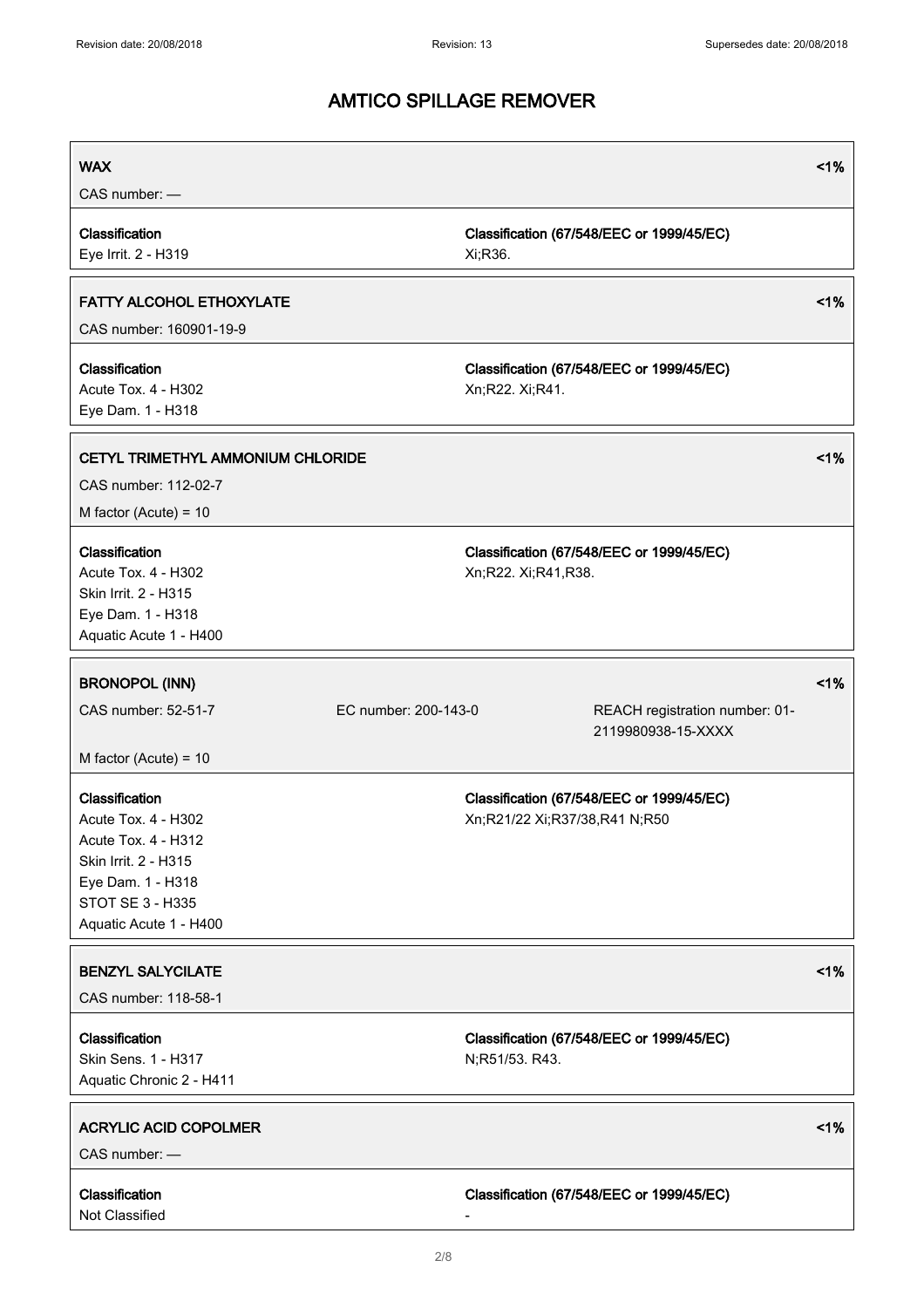The Full Text for all R-Phrases and Hazard Statements are Displayed in Section 16.

| <b>SECTION 4: First aid measures</b>                       |                                                                                                                                                                                                                                   |  |
|------------------------------------------------------------|-----------------------------------------------------------------------------------------------------------------------------------------------------------------------------------------------------------------------------------|--|
| 4.1. Description of first aid measures                     |                                                                                                                                                                                                                                   |  |
| Ingestion                                                  | Rinse mouth thoroughly with water. Get medical attention if any discomfort continues.                                                                                                                                             |  |
| Skin contact                                               | Remove contaminated clothing. Wash skin thoroughly with soap and water. Get medical<br>attention if any discomfort continues.                                                                                                     |  |
| Eye contact                                                | Remove any contact lenses and open eyelids wide apart. Continue to rinse for at least 15<br>minutes. Get medical attention if any discomfort continues.                                                                           |  |
|                                                            | 4.2. Most important symptoms and effects, both acute and delayed                                                                                                                                                                  |  |
| Inhalation                                                 | May cause respiratory irritation.                                                                                                                                                                                                 |  |
| Ingestion                                                  | May cause discomfort if swallowed.                                                                                                                                                                                                |  |
| <b>Skin contact</b>                                        | May cause skin irritation.                                                                                                                                                                                                        |  |
| Eye contact                                                | May cause eye irritation.                                                                                                                                                                                                         |  |
|                                                            | 4.3. Indication of any immediate medical attention and special treatment needed                                                                                                                                                   |  |
| <b>Specific treatments</b>                                 | Seek medical attention if irritation or symptoms persist. Symptomatic treatment                                                                                                                                                   |  |
| <b>SECTION 5: Firefighting measures</b>                    |                                                                                                                                                                                                                                   |  |
| 5.1. Extinguishing media                                   |                                                                                                                                                                                                                                   |  |
| Suitable extinguishing media                               | The product is not flammable. Use fire-extinguishing media suitable for the surrounding fire.                                                                                                                                     |  |
| 5.2. Special hazards arising from the substance or mixture |                                                                                                                                                                                                                                   |  |
| Specific hazards                                           | Burning may produce irritating, toxic and obnoxious fumes.<br>Oxides of Carbon, Nitrogen and Sulphur.                                                                                                                             |  |
| 5.3. Advice for firefighters                               |                                                                                                                                                                                                                                   |  |
| Special protective equipment<br>for firefighters           | Wear positive-pressure self-contained breathing apparatus (SCBA) and appropriate protective<br>clothing.                                                                                                                          |  |
| <b>SECTION 6: Accidental release measures</b>              |                                                                                                                                                                                                                                   |  |
|                                                            | 6.1. Personal precautions, protective equipment and emergency procedures                                                                                                                                                          |  |
| <b>Personal precautions</b>                                | Wear protective clothing as described in Section 8 of this safety data sheet.                                                                                                                                                     |  |
| 6.2. Environmental precautions                             |                                                                                                                                                                                                                                   |  |
| <b>Environmental precautions</b>                           | Avoid or minimise the creation of any environmental contamination.                                                                                                                                                                |  |
| 6.3. Methods and material for containment and cleaning up  |                                                                                                                                                                                                                                   |  |
| Methods for cleaning up                                    | Stop leak if possible without risk. Absorb in vermiculite, dry sand or earth and place into<br>containers. Flush contaminated area with plenty of water. Avoid the spillage or runoff entering<br>drains, sewers or watercourses. |  |
| 6.4. Reference to other sections                           |                                                                                                                                                                                                                                   |  |
| Reference to other sections                                | See section 3,8 & 13 for further information                                                                                                                                                                                      |  |
| <b>SECTION 7: Handling and storage</b>                     |                                                                                                                                                                                                                                   |  |
| 7.1. Precautions for safe handling                         |                                                                                                                                                                                                                                   |  |
| Usage precautions                                          | Avoid spilling. Avoid contact with skin and eyes.                                                                                                                                                                                 |  |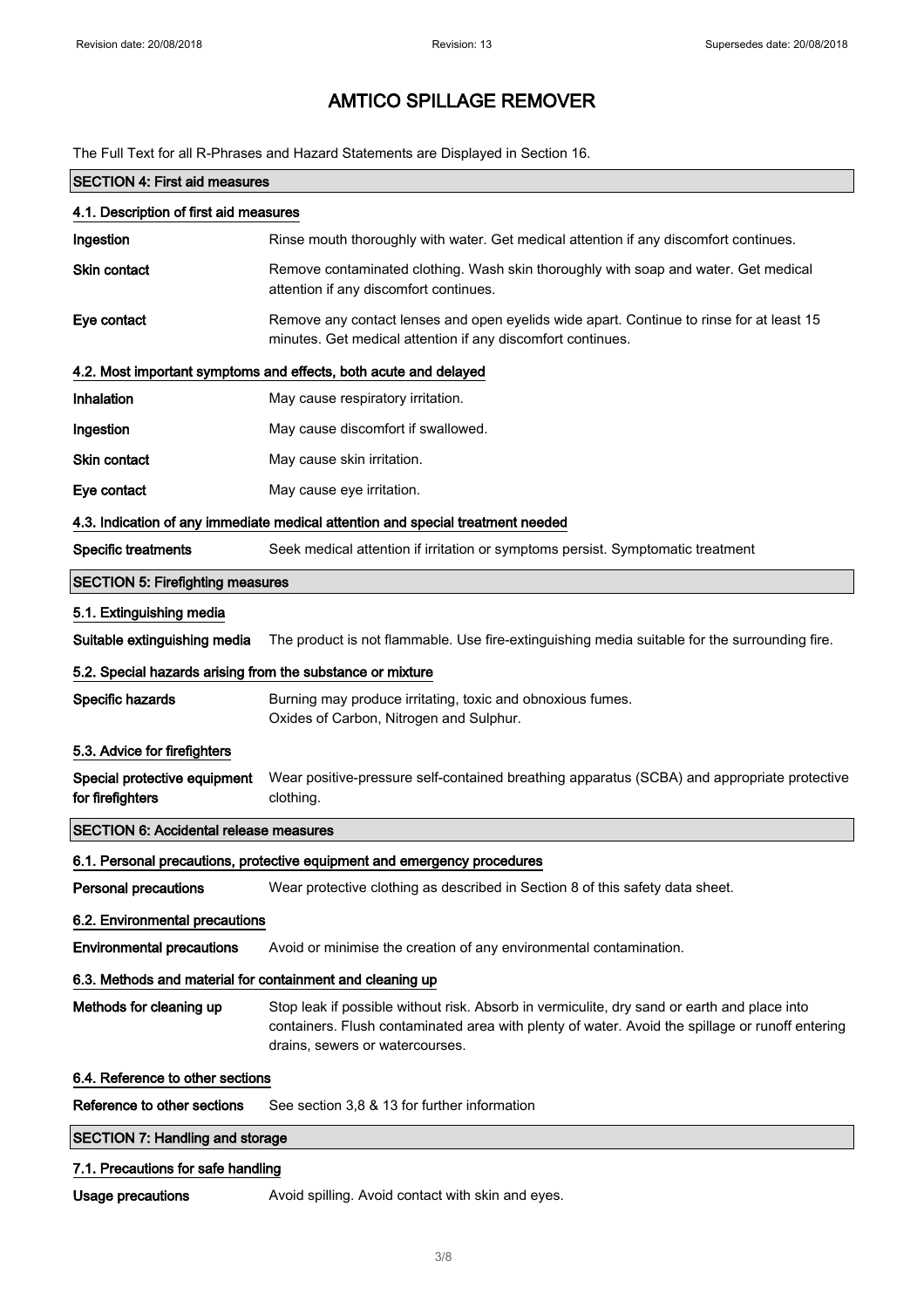# 7.2. Conditions for safe storage, including any incompatibilities Storage precautions Store in tightly-closed, original container in a dry, cool and well-ventilated place. Keep only in the original container. 7.3. Specific end use(s) Specific end use(s) The identified uses for this product are detailed in Section 1.2. SECTION 8: Exposure Controls/personal protection 8.1. Control parameters 8.2. Exposure controls Protective equipment Eye/face protection Eyewear complying with an approved standard should be worn if a risk assessment indicates eye contact is possible. Personal protective equipment for eye and face protection should comply with European Standard EN166. Hand protection Chemical-resistant, impervious gloves complying with an approved standard should be worn if a risk assessment indicates skin contact is possible. To protect hands from chemicals, gloves should comply with European Standard EN374. Other skin and body protection Use barrier creams to prevent skin contact. Hygiene measures Wash promptly if skin becomes contaminated. Promptly remove any clothing that becomes contaminated. Use appropriate skin cream to prevent drying of skin. Respiratory protection Not relevant. SECTION 9: Physical and Chemical Properties

#### 9.1. Information on basic physical and chemical properties

| Appearance                                      | Liquid.                         |
|-------------------------------------------------|---------------------------------|
| Colour                                          | Yellow.                         |
| Odour                                           | Pleasant, agreeable.            |
| Odour threshold                                 | Not available.                  |
| рH                                              | pH (concentrated solution): 6-9 |
| <b>Melting point</b>                            | Not available.                  |
| Initial boiling point and range                 | 100°C @ 760 mm Hg               |
| Flash point                                     | Not available.                  |
| <b>Evaporation rate</b>                         | Not available.                  |
| <b>Evaporation factor</b>                       | Not available.                  |
| Flammability (solid, gas)                       | Not available.                  |
| Upper/lower flammability or<br>explosive limits | Not available.                  |
| Other flammability                              | Not available.                  |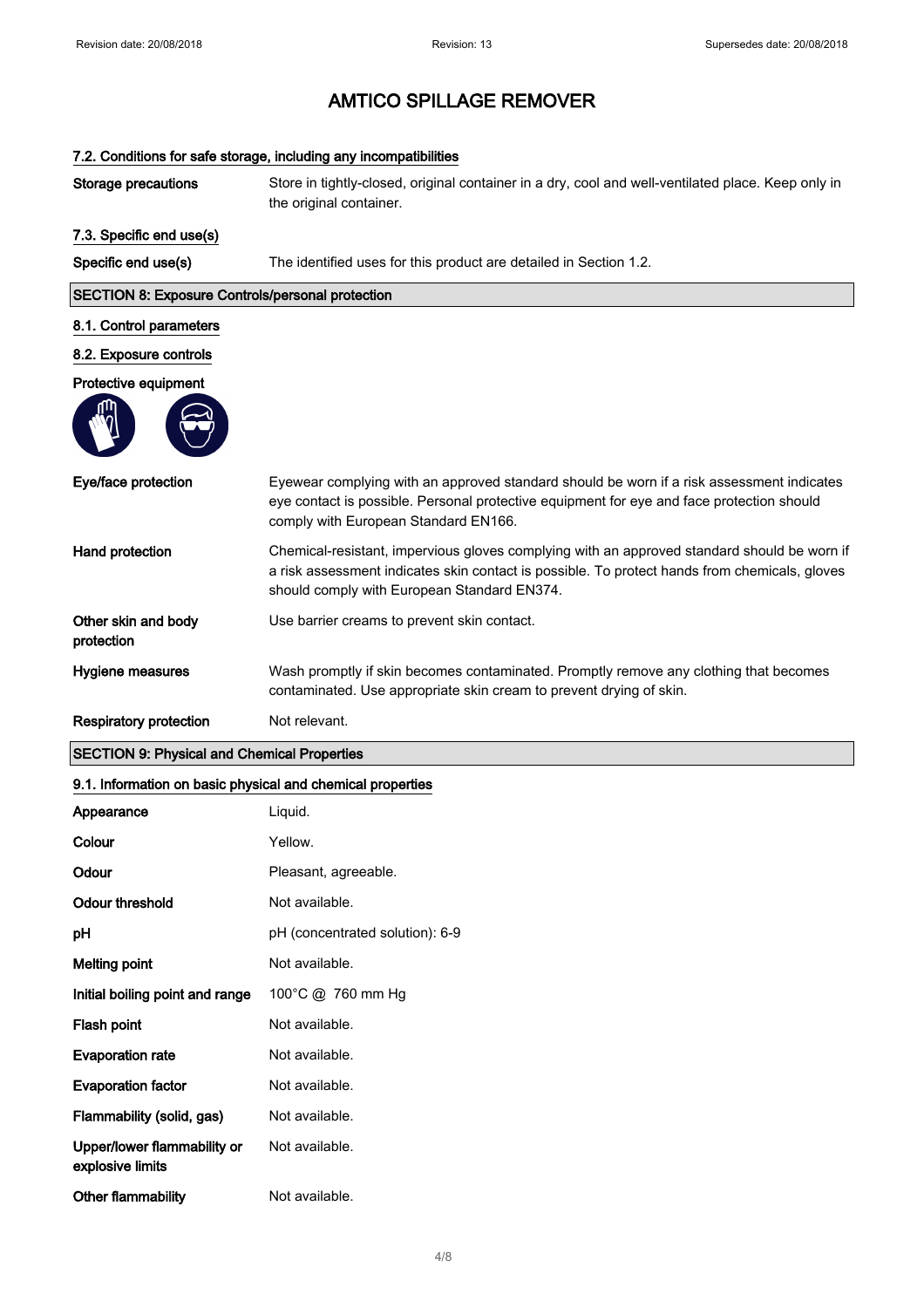| Vapour pressure                                    | Not available.                                                                                 |
|----------------------------------------------------|------------------------------------------------------------------------------------------------|
| Vapour density                                     | Not available.                                                                                 |
| <b>Relative density</b>                            | 1.000 @ 20°C                                                                                   |
| <b>Bulk density</b>                                | Not available.                                                                                 |
| Solubility(ies)                                    | Not available.                                                                                 |
| <b>Partition coefficient</b>                       | Not available.                                                                                 |
| Auto-ignition temperature                          | Not available.                                                                                 |
| <b>Decomposition Temperature</b>                   | Not available.                                                                                 |
| <b>Viscosity</b>                                   | Not available.                                                                                 |
| <b>Explosive properties</b>                        | Not considered to be explosive.                                                                |
| <b>Explosive under the influence</b><br>of a flame | Not considered to be explosive.                                                                |
| <b>Oxidising properties</b>                        | Not available.                                                                                 |
| <b>Comments</b>                                    | Information given is applicable to the product as supplied.                                    |
| 9.2. Other information                             |                                                                                                |
| Other information                                  | None.                                                                                          |
|                                                    |                                                                                                |
| <b>SECTION 10: Stability and reactivity</b>        |                                                                                                |
| 10.1. Reactivity                                   |                                                                                                |
| <b>Reactivity</b>                                  | No test data specifically related to reactivity available for this product or its ingredients. |
| 10.2. Chemical stability                           |                                                                                                |
| <b>Stability</b>                                   | Stable at normal ambient temperatures.                                                         |
| 10.3. Possibility of hazardous reactions           |                                                                                                |
| Possibility of hazardous<br>reactions              | None known.                                                                                    |
| 10.4. Conditions to avoid                          |                                                                                                |
| <b>Conditions to avoid</b>                         | Avoid excessive heat for prolonged periods of time.                                            |
| 10.5. Incompatible materials                       |                                                                                                |
| Materials to avoid                                 | None known.                                                                                    |
| 10.6. Hazardous decomposition products             |                                                                                                |
| Hazardous decomposition<br>products                | Fire creates: Carbon monoxide (CO). Carbon dioxide (CO2).                                      |
| <b>SECTION 11: Toxicological information</b>       |                                                                                                |

| Ingestion           | May cause discomfort if swallowed.                             |
|---------------------|----------------------------------------------------------------|
| <b>Skin contact</b> | Skin irritation should not occur when used as recommended.     |
| Eye contact         | Vapour or spray in the eyes may cause irritation and smarting. |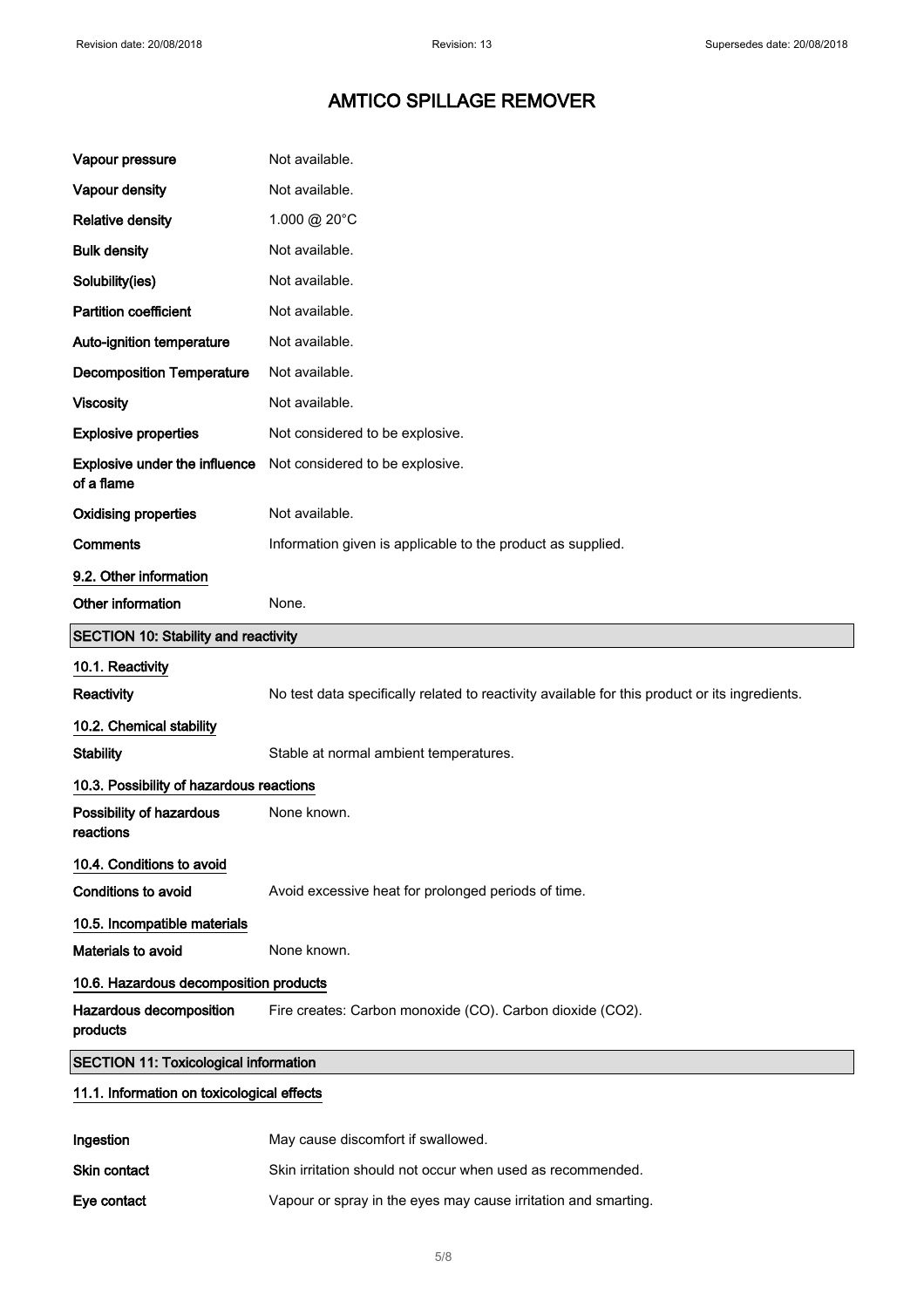| <b>SECTION 12: Ecological Information</b>                                |                                                                                                                                |
|--------------------------------------------------------------------------|--------------------------------------------------------------------------------------------------------------------------------|
| Ecotoxicity                                                              | Not regarded as dangerous for the environment.                                                                                 |
| 12.1. Toxicity                                                           |                                                                                                                                |
| <b>Toxicity</b>                                                          | The product is not believed to present a hazard due to its physical nature.                                                    |
| 12.2. Persistence and degradability                                      |                                                                                                                                |
| Persistence and degradability The product is biodegradable.              |                                                                                                                                |
| 12.3. Bioaccumulative potential                                          |                                                                                                                                |
| <b>Bioaccumulative potential</b>                                         | Not known.                                                                                                                     |
| <b>Partition coefficient</b>                                             | Not available.                                                                                                                 |
| 12.4. Mobility in soil                                                   |                                                                                                                                |
| <b>Mobility</b>                                                          | The product is soluble in water.                                                                                               |
| 12.5. Results of PBT and vPvB assessment                                 |                                                                                                                                |
| Results of PBT and vPvB<br>assessment                                    | This product does not contain any substances classified as PBT or vPvB.                                                        |
| 12.6. Other adverse effects                                              |                                                                                                                                |
| Other adverse effects                                                    | None known.                                                                                                                    |
| <b>SECTION 13: Disposal considerations</b>                               |                                                                                                                                |
| 13.1. Waste treatment methods                                            |                                                                                                                                |
| <b>Disposal methods</b>                                                  | Dispose of waste to licensed waste disposal site in accordance with the requirements of the<br>local Waste Disposal Authority. |
| <b>SECTION 14: Transport information</b>                                 |                                                                                                                                |
| General                                                                  | The product is not covered by international regulations on the transport of dangerous goods<br>(IMDG, IATA, ADR/RID).          |
| 14.1. UN number                                                          |                                                                                                                                |
| Not applicable.                                                          |                                                                                                                                |
| 14.2. UN proper shipping name                                            |                                                                                                                                |
| Not applicable.                                                          |                                                                                                                                |
| 14.3. Transport hazard class(es)                                         |                                                                                                                                |
| No transport warning sign required.                                      |                                                                                                                                |
| 14.4. Packing group                                                      |                                                                                                                                |
| Not applicable.                                                          |                                                                                                                                |
| 14.5. Environmental hazards                                              |                                                                                                                                |
| Environmentally hazardous substance/marine pollutant<br>No.              |                                                                                                                                |
| 14.6. Special precautions for user                                       |                                                                                                                                |
| Not applicable.                                                          |                                                                                                                                |
| 14.7. Transport in bulk according to Annex II of MARPOL and the IBC Code |                                                                                                                                |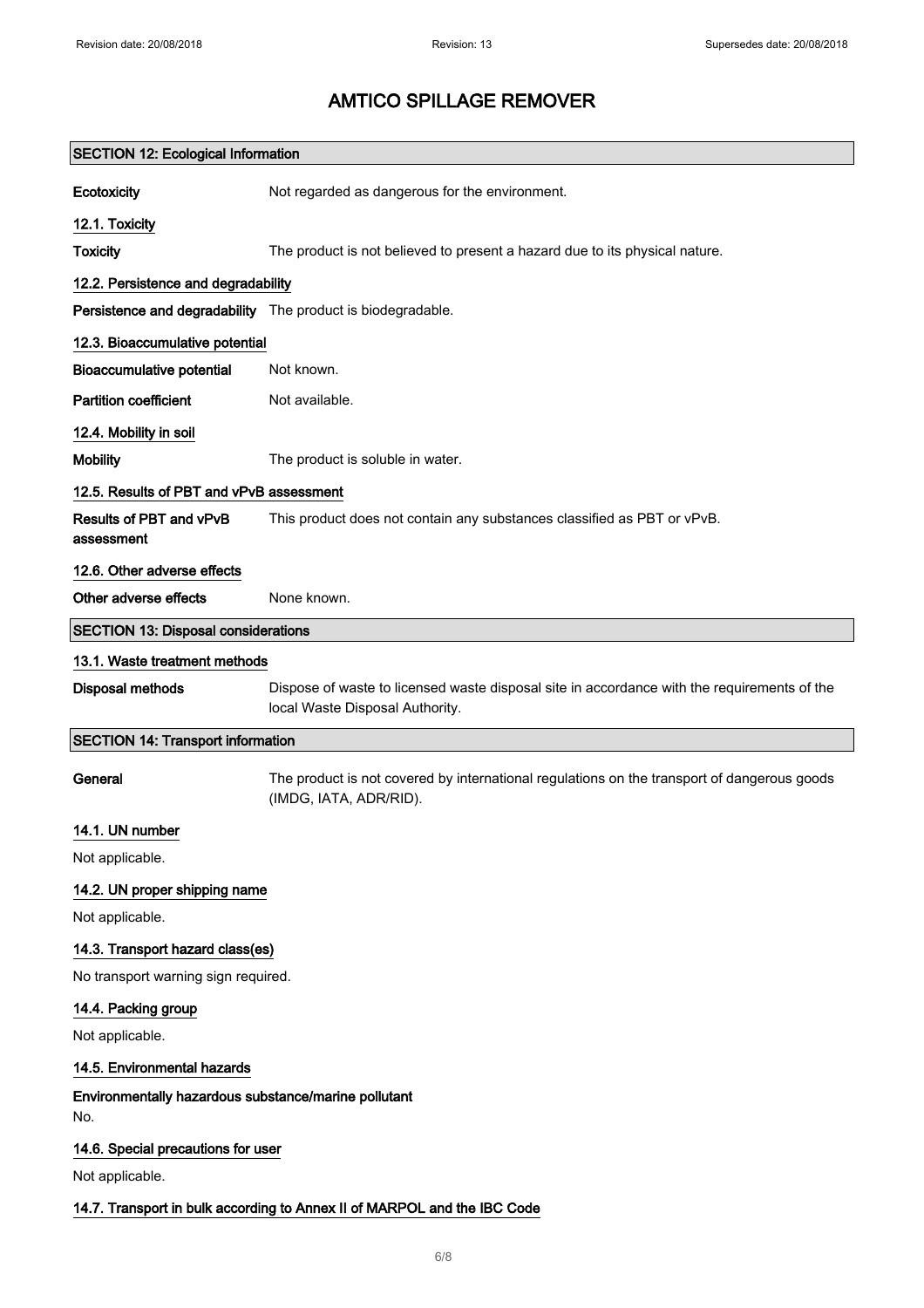$\overline{\phantom{a}}$ 

# AMTICO SPILLAGE REMOVER

#### Transport in bulk according to Not applicable. Annex II of MARPOL 73/78 and the IBC Code

### SECTION 15: Regulatory information

| 15.1. Safety, health and environmental regulations/legislation specific for the substance or mixture |                                                                                                                                                                                                                                                                                                                                                                                                            |  |
|------------------------------------------------------------------------------------------------------|------------------------------------------------------------------------------------------------------------------------------------------------------------------------------------------------------------------------------------------------------------------------------------------------------------------------------------------------------------------------------------------------------------|--|
| <b>National regulations</b>                                                                          | The Chemicals (Hazard Information and Packaging for Supply) Regulations 2009 (SI 2009<br>No. 716).                                                                                                                                                                                                                                                                                                         |  |
| <b>EU</b> legislation                                                                                | Regulation (EC) No 1907/2006 of the European Parliament and of the Council of 18<br>December 2006 concerning the Registration, Evaluation, Authorisation and Restriction of<br>Chemicals (REACH) (as amended).<br>Regulation (EC) No 1272/2008 of the European Parliament and of the Council of 16<br>December 2008 on classification, labelling and packaging of substances and mixtures (as<br>amended). |  |
| Guidance                                                                                             | Workplace Exposure Limits EH40.<br>CHIP for everyone HSG228.<br>Approved Classification and Labelling Guide (Sixth edition) L131.<br>Safety Data Sheets for Substances and Preparations                                                                                                                                                                                                                    |  |

#### 15.2. Chemical safety assessment

A chemical safety assessment has been carried out.

| <b>SECTION 16: Other information</b> |                                                                                                                                                                                                                                                                                                                                                                                                                                                          |
|--------------------------------------|----------------------------------------------------------------------------------------------------------------------------------------------------------------------------------------------------------------------------------------------------------------------------------------------------------------------------------------------------------------------------------------------------------------------------------------------------------|
| <b>Revision date</b>                 | 20/08/2018                                                                                                                                                                                                                                                                                                                                                                                                                                               |
| <b>Revision</b>                      | 13                                                                                                                                                                                                                                                                                                                                                                                                                                                       |
| Supersedes date                      | 20/08/2018                                                                                                                                                                                                                                                                                                                                                                                                                                               |
| <b>SDS number</b>                    | 20700                                                                                                                                                                                                                                                                                                                                                                                                                                                    |
| Risk phrases in full                 | Not classified.<br>R21/22 Harmful in contact with skin and if swallowed.<br>R22 Harmful if swallowed.<br>R36 Irritating to eyes.<br>R37/38 Irritating to respiratory system and skin.<br>R38 Irritating to skin.<br>R41 Risk of serious damage to eyes.<br>R43 May cause sensitisation by skin contact.<br>R50 Very toxic to aquatic organisms.<br>R51/53 Toxic to aquatic organisms, may cause long-term adverse effects in the aquatic<br>environment. |
| Hazard statements in full            | H302 Harmful if swallowed.<br>H312 Harmful in contact with skin.<br>H315 Causes skin irritation.<br>H317 May cause an allergic skin reaction.<br>H318 Causes serious eye damage.<br>H319 Causes serious eye irritation.<br>H335 May cause respiratory irritation.<br>H400 Very toxic to aquatic life.<br>H411 Toxic to aquatic life with long lasting effects.                                                                                           |